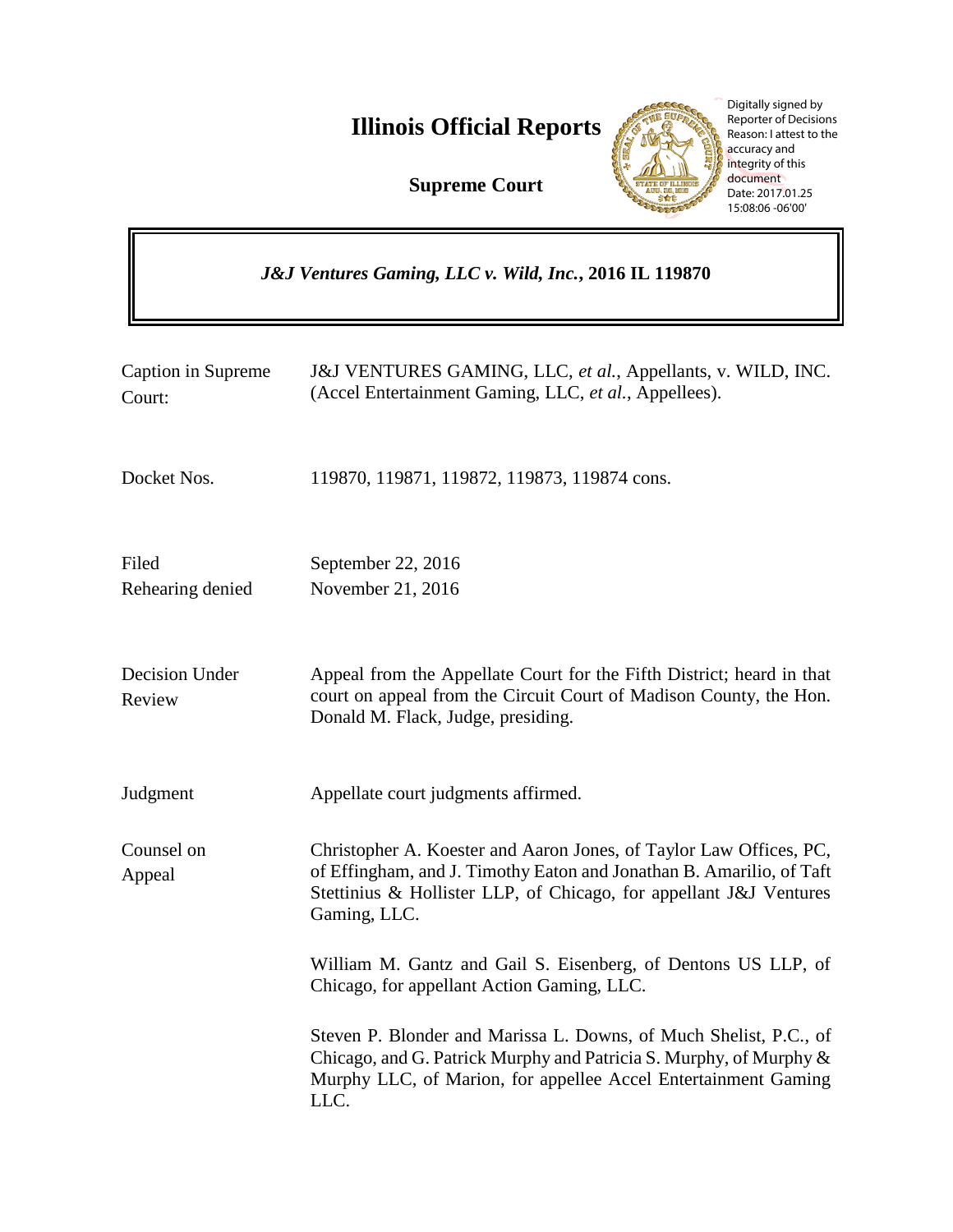Lisa Madigan, Attorney General, of Springfield (Carolyn E. Shapiro, Solicitor General, and Frank H. Bieszczat, Assistant Attorney General, of Chicago, of counsel), for intervenor-appellee Illinois Gaming Board.

Justices JUSTICE FREEMAN delivered the judgment of the court, with opinion. Chief Justice Garman and Justices Thomas, Kilbride, Burke, and Theis concurred in the judgment and opinion. Justice Karmeier took no part in the decision.

### **OPINION**

¶ 1 At issue in these consolidated appeals is whether the circuit courts have subject-matter jurisdiction to determine whether the location agreements between plaintiffs and defendants are valid and enforceable contracts that control the placement of video gaming terminals in defendants' establishments. The appellate court held that the circuit courts lack subject-matter jurisdiction because the Illinois Gaming Board has exclusive authority over contracts for the placement of video gaming terminals. The appeals are before us pursuant to certificates of importance granted under article VI, section 4(c), of the Illinois Constitution of 1970 (Ill. Const. 1970, art. VI, § 4(c)) and Illinois Supreme Court Rule 316 (eff. Dec. 6, 2006). We consolidated the appeals<sup>1</sup> and granted the Illinois Gaming Board leave to intervene. For the reasons that follow, we affirm the judgments of the appellate court.

### ¶ 2 BACKGROUND

¶ 3 In July 2009, the General Assembly enacted the Video Gaming Act (Act) (230 ILCS 40/1 *et seq.* (West 2014)), which legalized the use of video gaming terminals as a new form of commercial gambling within certain licensed establishments, including bars, veterans organizations, fraternal organizations, and truck stops. As provided in the Act, the Illinois Gaming Board (Gaming Board or Board)<sup>2</sup> has jurisdiction over and shall supervise all video gaming operations governed by the Act. 230 ILCS 40/78 (West 2014). The Board also has all

 $\overline{a}$ 

<sup>1</sup>These consolidated appeals arise from 10 lawsuits filed in three counties. All of the actions were brought by J&J Ventures Gaming, LLC, and Action Gaming, LLC, and were based on contracts that contain substantially identical provisions for the placement of video gaming terminals in the 10 defendant establishments.

 $2$ The Illinois Gaming Board was initially established in 1990 to administer the Riverboat Gambling Act (230 ILCS 10/5 *et seq.* (West 2014)). The provisions of the Riverboat Gambling Act and all of the rules promulgated thereunder apply to the Video Gaming Act, except where there is a conflict between the two statutes. 230 ILCS 40/80 (West 2014).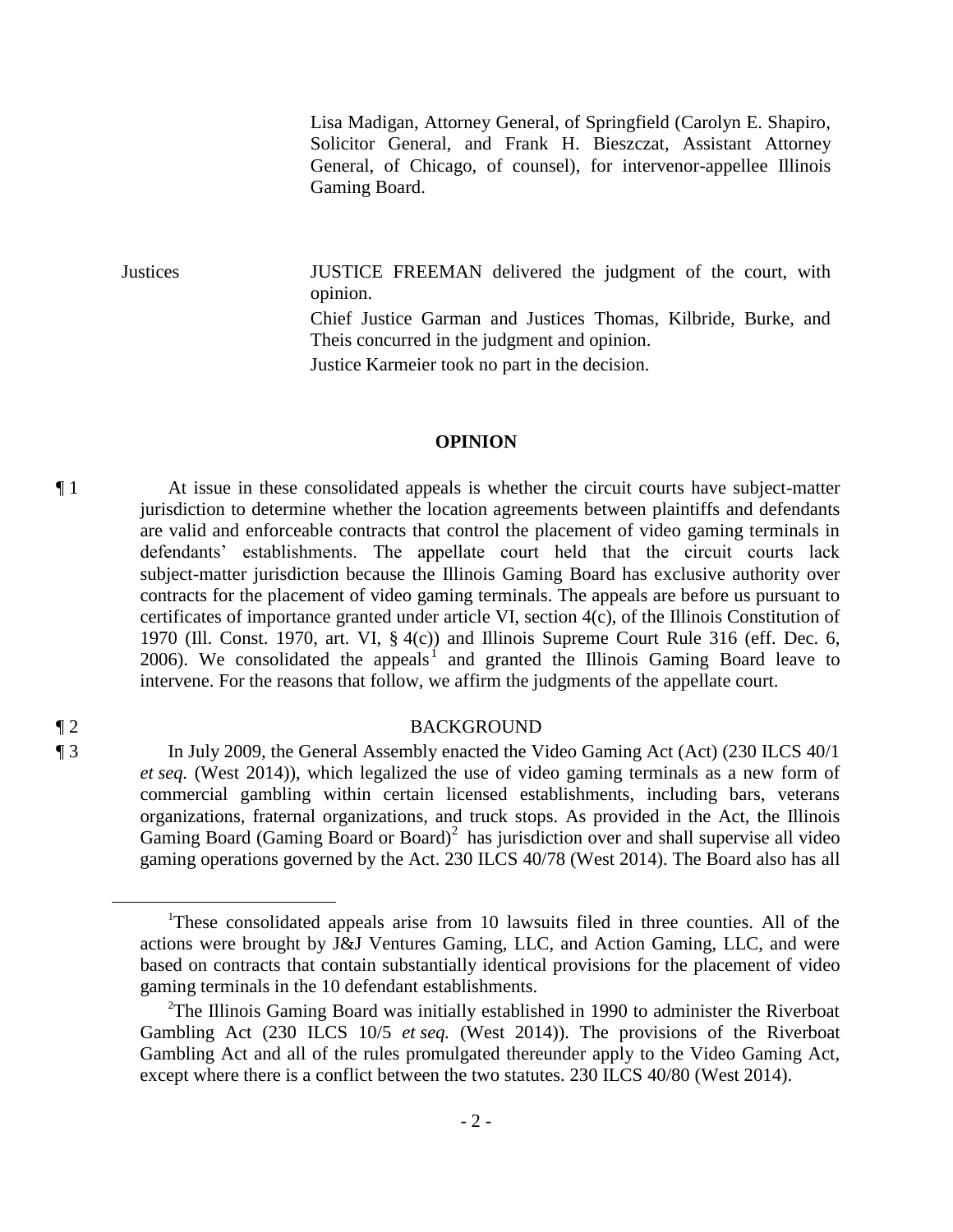powers necessary and proper to effectively execute the provisions of the Act. *Id.* Those powers include the authority to adopt regulations for the purpose of administering the Act and "to provide for the prevention of practices detrimental to the public interest and for the best interests of video gaming." *Id.* In October 2009, the Board adopted emergency regulations to administer the Act. 11 Ill. Adm. Code 1800, emergency rules adopted at 33 Ill. Reg. 14793 (eff. Oct. 19, 2009); permanent rules adopted at 34 Ill. Reg. 2893 (eff. Feb. 22, 2010). After a start-up period of approximately three years, video gaming operations commenced in October 2012.

¶ 4 A video gaming terminal is an electronic device that allows users to play a video game, such as video poker or blackjack, and permits the user to receive free games or credits that can be redeemed for cash. 230 ILCS 40/5 (West 2014). The Act restricts the use of video gaming terminals by requiring that they be operated only at licensed establishments and by licensed terminal operators. 230 ILCS 40/25 (West 2014). Licenses are granted by the Board, following a background investigation of the applicant and subject to requirements that are designed "to preserve the integrity and security of video gaming." 230 ILCS 40/45 (West 2014); 11 Ill. Adm. Code 1800.420, amended at 37 Ill. Reg. 7750 (eff. May 23, 2013). A video gaming terminal may be placed in a licensed establishment only if the establishment has entered into a written use agreement with the licensed terminal operator for the placement of that device. 230 ILCS 40/25(e) (West 2014). A "use agreement" is a contract between a licensed terminal operator and a licensed establishment prescribing the terms and conditions for placement and operation of terminals at that establishment. *Id.*; 11 Ill. Adm. Code 1800.320(a) (2010).<sup>3</sup> A use agreement may be assigned only from one licensed terminal operator to another. 11 Ill. Adm. Code 1800.320(d) (2010).

¶ 5 Shortly after the Act became effective and prior to the Board's adoption of emergency regulations, Action Amusement Company, LLC (Action Amusement), an unlicensed terminal operator, executed agreements entitled "Exclusive Location and Video Gaming Terminal Agreements" with each of the defendant establishments involved in these consolidated appeals. Those agreements, which are substantially identical, purported to give Action Amusement the exclusive right to place and operate video gaming terminals within the defendant establishments. Each agreement included a "Recitals" portion, stating that Action Amusement and the establishment would obtain a license from the Board and wished to enter into an exclusive location agreement "for the purpose of placing and operating video gaming terminals in the Licensed Establishment." Each agreement also stated that, "[i]n accordance with the Video Gaming Act," the parties agreed to evenly split the after-tax profits from the operation of the terminals. The term of each agreement was for a period of five years, beginning on the date the first video gaming terminal was operated in the licensed establishment.

¶ 6 In addition, each agreement provided that, during the term of the agreement, the terminal operator would have the exclusive right to place video gaming terminals in the licensed establishment and further provided that the agreement would be binding upon the successors

 $\overline{a}$ 

 $3$ The Board's regulation establishing the minimum standards for use agreements was amended after the location agreements at issue were executed. The amended regulation requires that, after July 15, 2014, a licensed terminal operator must be licensed by the Board at the time the use agreement is signed. 11 Ill. Adm. Code 1800.320(a), amended at 38 Ill. Reg. 14275 (eff. June 30, 2014).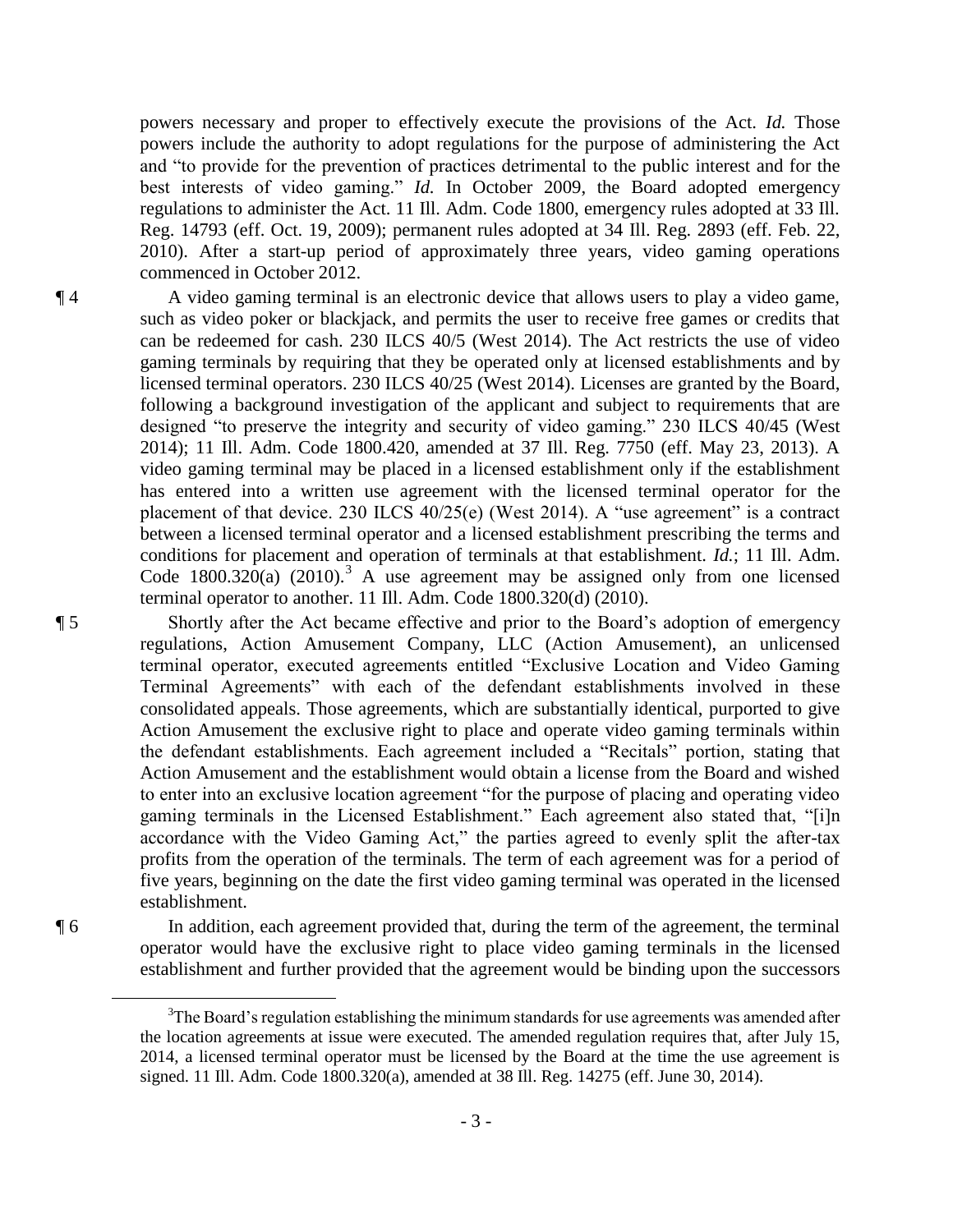and/or assigns of the parties. Also, each agreement expressly acknowledged that nothing of value had been offered or received in exchange for the execution of the agreement and that it is a violation of the Act to offer anything as an inducement for the procurement of a location.

¶ 7 On October 5, 2010, Action Amusement assigned its rights under the location agreements to Action Gaming, LLC (Action Gaming), another unlicensed terminal operator. In exchange for the assignment of rights under the location agreements, Action Gaming agreed to pay Action Amusement \$10,000 per month until August 1, 2011. After that date, once Action Gaming was operating video gaming terminals in at least 70 locations, it agreed to pay Action Amusement up to \$20,000 per month for the next 10 years, depending on the number of locations at which it was operating terminals. The assignment was signed by Jason Rowell, as authorized representative of both Action Amusement and Action Gaming.

¶ 8 Between January and May 2012, Action Gaming and the defendant establishments amended their location agreements by adding certain clauses, which were asserted to be "necessary in order for the Agreement to comply with the [Act] and the rules and regulations promulgated thereunder." The additional terms included a clause providing that Action Gaming could freely assign its rights until it obtained a terminal operator license, after which it could assign its right only to another licensed terminal operator. Another clause, titled "IGB Approval," provided that the parties acknowledged that their location agreement and the amendment "are subject to and contingent upon the [Gaming Board's] review of, and to the extent required by the [Board], consent to the use of this [a]mendment." When the amendments were executed, Action Gaming and the defendant establishments were not licensed by the Board to participate in video gaming.

¶ 9 On July 19, 2012, the Board notified Action Gaming that its license application had been denied based on its findings that Nicky Nichols and Jason Rowell, employees and owners of Action Gaming, were personally and professionally associated with James Koehler, who had been convicted of illegal gambling. The Board also cited its finding that Nichols had engaged in business practices and maintained associations with a number of convicted felons. Under the Board's regulations, Action Gaming was an "applicant" at the time this letter was issued. 11 Ill. Adm. Code 1800.695 (2010). Action Gaming requested a hearing to contest the denial of its license application. The Board denied the request for a hearing on September 20, 2012.

¶ 10 On August 24, 2012, while Action Gaming's request for a hearing on the denial of its application was pending, it assigned its rights under the subject location agreements to J&J Ventures Gaming, LLC (J&J Ventures), a licensed terminal operator, in exchange for a purchase price. That assignment specifically stated that, in consideration for the purchase price, Action Gaming agreed to assign and J&J Ventures agreed to accept all rights "under each Use Agreement." This assignment was executed by Nicky Nichols on behalf of Action Gaming, as its member/manager. At the time of the assignment, J&J Ventures was a licensed terminal operator, but the 10 defendant establishments were not yet licensed by the Board.

¶ 11 During late August and early September 2012, each of the defendant establishments signed separate location agreements with Accel Entertainment Gaming, LLC (Accel), a licensed terminal operator. Those agreements purported to grant Accel the exclusive right to operate video gaming terminals within the defendant establishments.

¶ 12 Thereafter, plaintiffs J&J Ventures and Action Gaming subsequently brought the 10 underlying lawsuits in the circuit courts seeking declaratory judgments against the defendant

- 4 -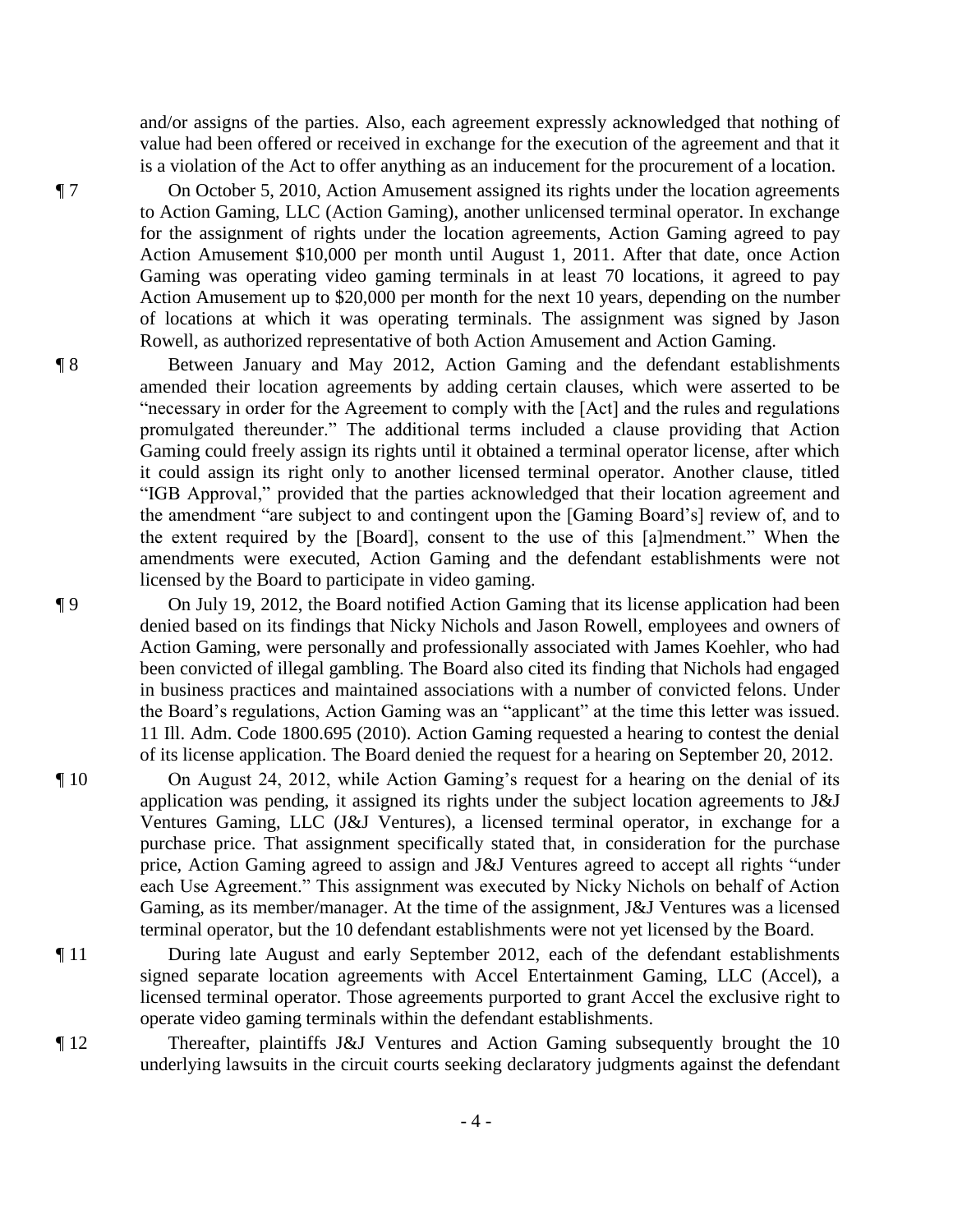establishments. The complaints asserted that the circuit courts had jurisdiction over the disputes under the Illinois declaratory judgment statute (735 ILCS 5/2-701 (West 2012)). In addition, the complaints alleged that J&J Ventures had the exclusive right to operate video gaming terminals at the defendant establishments under the location agreements obtained by assignment from Action Gaming. The complaints also alleged that the assignments were valid because the exclusive location agreements were "precursor" agreements that were "not yet" use agreements. Based on this assertion, the complaints claimed that the Gaming Board's regulation precluding the assignment of a use agreement except from one licensed terminal operator to another (11 Ill. Adm. Code 1800.320(d) (2010)) did not apply. The complaints further alleged that, because the location agreements Action Gaming had assigned to J&J Ventures would not become use agreements until the parties were licensed by the Board, those agreements were freely assignable. As relief, J&J Ventures and Action Gaming requested declarations that (1) the agreements between J&J Ventures and the defendant establishments were binding, (2) the assignments from Action Amusement to Action Gaming and from Action Gaming to J&J Ventures were valid, (3) J&J Ventures held the exclusive right to operate video gaming terminals at the defendant establishments, and (4) the defendant establishments could not allow other terminal operators to install or operate video gaming terminals without breaching those agreements.

 $\overline{a}$ 

¶ 13 Accel was granted leave to intervene in all 10 declaratory judgment actions, over the objections of J&J Ventures and Action Gaming. In answer to the complaints, Accel alleged that the location agreements that had been assigned to Action Gaming and later to J&J Ventures were invalid because they did not comply with the Act and the Board's regulations. $4$ 

¶ 14 While the declaratory judgment actions were pending, the appellate court for the Third District issued its opinion in *Triple 7 Illinois, LLC v. Gaming & Entertainment Management-Illinois, LLC*, 2013 IL App (3d) 120860, which involved successive assignments of a location agreement by an unlicensed terminal operator under factual circumstances that were virtually identical to those on which the present appeals are based. *Id.* ¶¶ 2-5. In that case, the Third District addressed the question of whether the Board's regulation precluding the assignment of a use agreement except from one licensed terminal operator to another (11 Ill. Adm. Code. 1800.320(d) (2010)) rendered the assignment of the exclusive location agreement by an unlicensed terminal operator invalid. *Triple 7*, 2013 IL App (3d) 120860, ¶ 15. The Third District held that because the location agreement was between an unlicensed establishment and an unlicensed terminal operator, it was not a use agreement, and the Board's regulation restricting the assignment of use agreements did not apply. *Id.* ¶ 17. The court further held that neither the Act nor the Board's regulations specifically prohibited agreements between unlicensed entities. *Id.* ¶ 21. Accordingly, the court affirmed the circuit court's dismissal of the complaint, which sought a declaration that the exclusive location agreement between unlicensed entities was invalid. *Id.* ¶¶ 8, 33. The

<sup>&</sup>lt;sup>4</sup>In four of the actions—involving Wild, Inc., Lonnie's Liquor, Denny's Package Liquor, and Chiefs—Accel also filed counterclaims against J&J Ventures and Action Gaming, asserting that it had the exclusive right to place video gaming terminals in those establishments. Those counterclaims were based on use agreements that were executed after Accel and each of the defendant establishments had been licensed.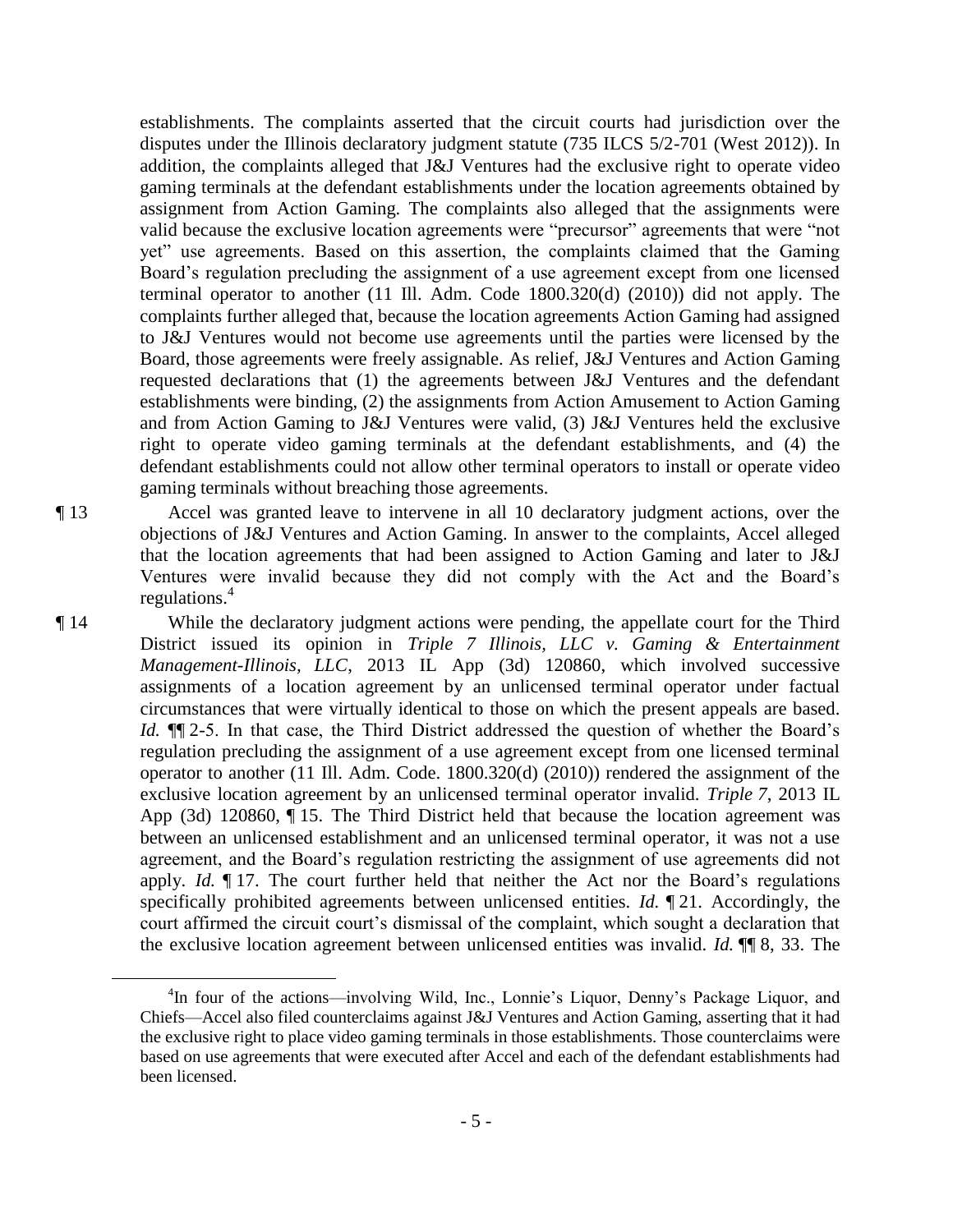Third District did not address the issue of the circuit court's subject-matter jurisdiction over the claims.

- ¶ 15 Based on the holding in *Triple 7*, the circuit courts considering the 10 declaratory judgment actions underlying these appeals ruled that the location agreements between J&J Ventures and the defendant establishments were not use agreements and were valid, binding, and enforceable contracts. Accordingly, the circuit courts enjoined Accel from operating video gaming terminals at the defendant establishments.
- ¶ 16 Accel sought review of those judgments in the Appellate Court, Fifth District, which consolidated the five appeals for the purpose of oral argument. During that argument, the appellate court *sua sponte* raised the issue of the circuit courts' subject-matter jurisdiction and ordered supplemental briefing on the question of whether the Gaming Board had exclusive jurisdiction over the disputes. In their supplemental briefs, all of the parties argued that the circuit courts have subject-matter jurisdiction to determine the validity of the location agreements assigned to J&J Ventures by Action Gaming.
- ¶ 17 The appellate court vacated the circuit courts' judgments and dismissed the appeals, holding that the circuit courts lacked subject-matter jurisdiction over the disputes because the Board had exclusive jurisdiction over the matter that formed the basis of the parties' claims. 2015 IL App (5th) 140092; see also *J&J Ventures Gaming, LLC v. Whitlock Chiefs, Inc.*, No. 5-14-0181 (2015) (unpublished summary order) (d/b/a Chiefs); *J&J Ventures Gaming, LLC v. Coatney*, No. 5-14-0180 (2015) (unpublished summary order) (d/b/a Denny's Package Liquor); *J&J Ventures Gaming, LLC v. Mule Barn, Inc.*, No. 5-14-0171 (2015) (unpublished summary order); *J&J Ventures Gaming, LLC v. Ole Lonnie's Liquor, Inc.*, No. 5-14-0093 (2015) (unpublished summary order)  $(d/b/a \text{ Lonnie's Liquor})^5$  Those judgments were based on the court's determination that the Gaming Board has exclusive authority over all agreements that purport to control the placement and operation of video gaming terminals within a licensed establishment. 2015 IL App (5th) 140092,  $\P$  32, 62. As a consequence, the appellate court refused to follow the reasoning employed in *Triple 7* and declined to consider the merits of the parties' disputes. *Id.* ¶¶ 55, 60.
- ¶ 18 On the application of J&J Ventures and Action Gaming, the appellate court granted certificates of importance in all five appeals. Ill. S. Ct. R. 316 (eff. Dec. 6, 2006). Thereafter, this court granted the parties' joint motion to consolidate the appeals and also allowed the Board's motion for leave to intervene and to be aligned as an appellee.

 $\overline{a}$ 

## ¶ 19 ANALYSIS

¶ 20 The underlying declaratory judgment actions are predicated on a dispute over the validity and enforceability of the location agreements assigned to J&J Ventures. The issue before this court, however, is which tribunal has jurisdiction to determine whether the location agreements are valid and enforceable.

- 6 -

<sup>&</sup>lt;sup>5</sup>The appellate court issued a published opinion explaining its reasoning in the appeal involving Wild, Inc., and cited to that opinion in resolving the remaining four appeals, which were decided in unpublished summary orders under Illinois Supreme Court Rule  $23(c)(1)$  and (2) (eff. July 1, 2011). Accordingly, in discussing the appellate court's analysis, we cite to the opinion in *J&J Ventures Gaming, LLC v. Wild, Inc.*, 2015 IL App (5th) 140092.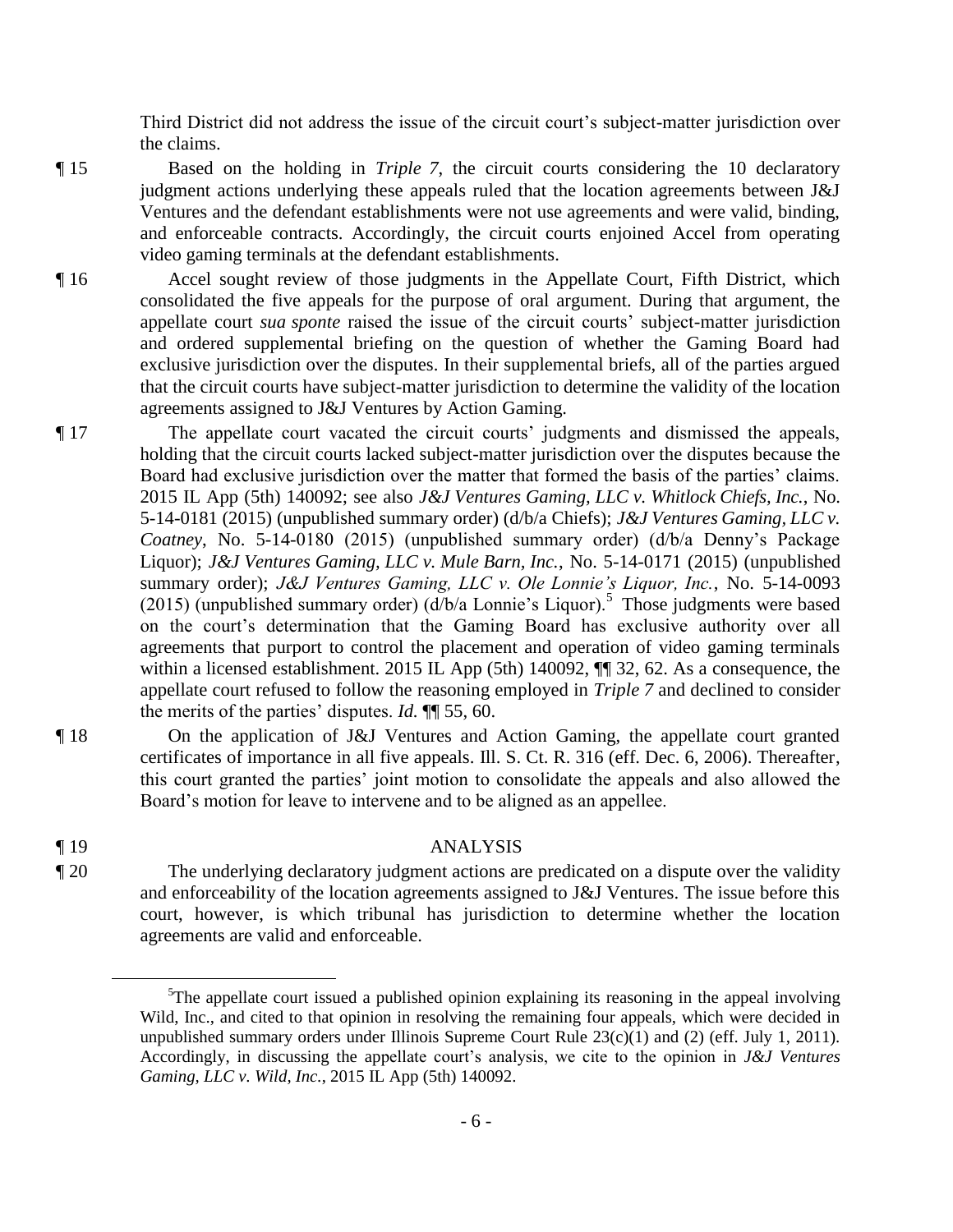¶ 21 J&J Ventures and Action Gaming argue that the appellate court erred in holding that the circuit courts lack subject-matter jurisdiction to determine the validity of the location agreements. J&J Ventures and Action Gaming further assert that the judgments of the appellate court operate to deprive them of their right to freely contract protected by the contract clauses of the United States and Illinois Constitutions (U.S. Const., art. I, § 10; Ill. Const. 1970, art. I, § 16) and of their right to a jury trial (U.S. Const., amend. VII; Ill. Const. 1970, art. I, § 13). J&J Ventures and Action Gaming also ask this court to decide these appeals on the merits and affirm the circuit courts' findings that the agreements are valid and enforceable under the reasoning expressed by the Third District in *Triple 7*.

¶ 22 Accel agrees that the appellate court erred with respect to the jurisdictional issue but contends that the appellate court properly declined to follow the ruling in *Triple 7* because the location agreements assigned to J&J Ventures are not valid and binding. The Gaming Board argues that the appellate court correctly held that the circuit courts lack subject-matter jurisdiction to adjudicate the validity and enforceability of the location agreements.

¶ 23 Subject-matter jurisdiction refers to a tribunal's power to hear and determine cases of the general class to which the proceeding in question belongs. *Crossroads Ford Truck Sales, Inc. v. Sterling Truck Corp.*, 2011 IL 111611, ¶ 27. In general, the Illinois Constitution vests the circuit courts with original jurisdiction over all justiciable matters, except in certain circumstances where this court has exclusive and original jurisdiction. Ill. Const.1970, art. VI, § 9. However, the legislature may explicitly vest original jurisdiction in an administrative agency when it enacts a comprehensive statutory scheme that creates rights and duties that have no counterpart in common law or equity. *Board of Education of Warren Township High School District 121 v. Warren Township High School Federation of Teachers, Local 504*, 128 Ill. 2d 155, 165 (1989); see also *Ferris, Thompson & Zweig, Ltd. v. Esposito*, 2015 IL 117443,  $\P 15<sup>6</sup>$ 

¶ 24 We note that in support of their argument that the circuit courts have subject-matter jurisdiction, J&J Ventures and Action Gaming rely on *Employers Mutual Cos. v. Skilling*, which stated that "if the legislative enactment does divest the circuit courts of their original jurisdiction through a comprehensive statutory administrative scheme, it must do so explicitly." *Employers Mutual Cos. v. Skilling*, 163 Ill. 2d 284, 287 (1994). As authority, the *Skilling* court cited *People v. NL Industries*, 152 Ill. 2d 82, 96-97 (1992), for the proposition that the absence of language explicitly excluding the circuit courts from exercising jurisdiction means that the legislature did not intend to divest circuit courts of jurisdiction. *Skilling*, 163 Ill. 2d at 287. Yet, *Skilling*'s description of the analysis in *NL Industries* is truncated and does not represent the full measure of this court's jurisprudence in ascertaining legislative intent to vest exclusive jurisdiction in an administrative agency. In fact, *NL Industries* considered the relevant statute as a whole, and the court referenced not only the lack of exclusionary language but also other statutory provisions that specifically referred to the circuit courts' ability to adjudicate the questions at issue. See *NL Industries*, 152 Ill. 2d at

97-99. Therefore, *NL Industries* implicitly recognized that legislative intent to divest circuit

 $\overline{a}$ 

<sup>&</sup>lt;sup>6</sup>Although the term "jurisdiction" is not strictly applicable to an administrative agency, it may be used to refer to the authority of the administrative agency to act. *Business & Professional People for the Public Interest v. Illinois Commerce Comm'n*, 136 Ill. 2d 192, 243 (1989) (citing *Newkirk v. Bigard*, 109 Ill. 2d 28, 36 (1985)).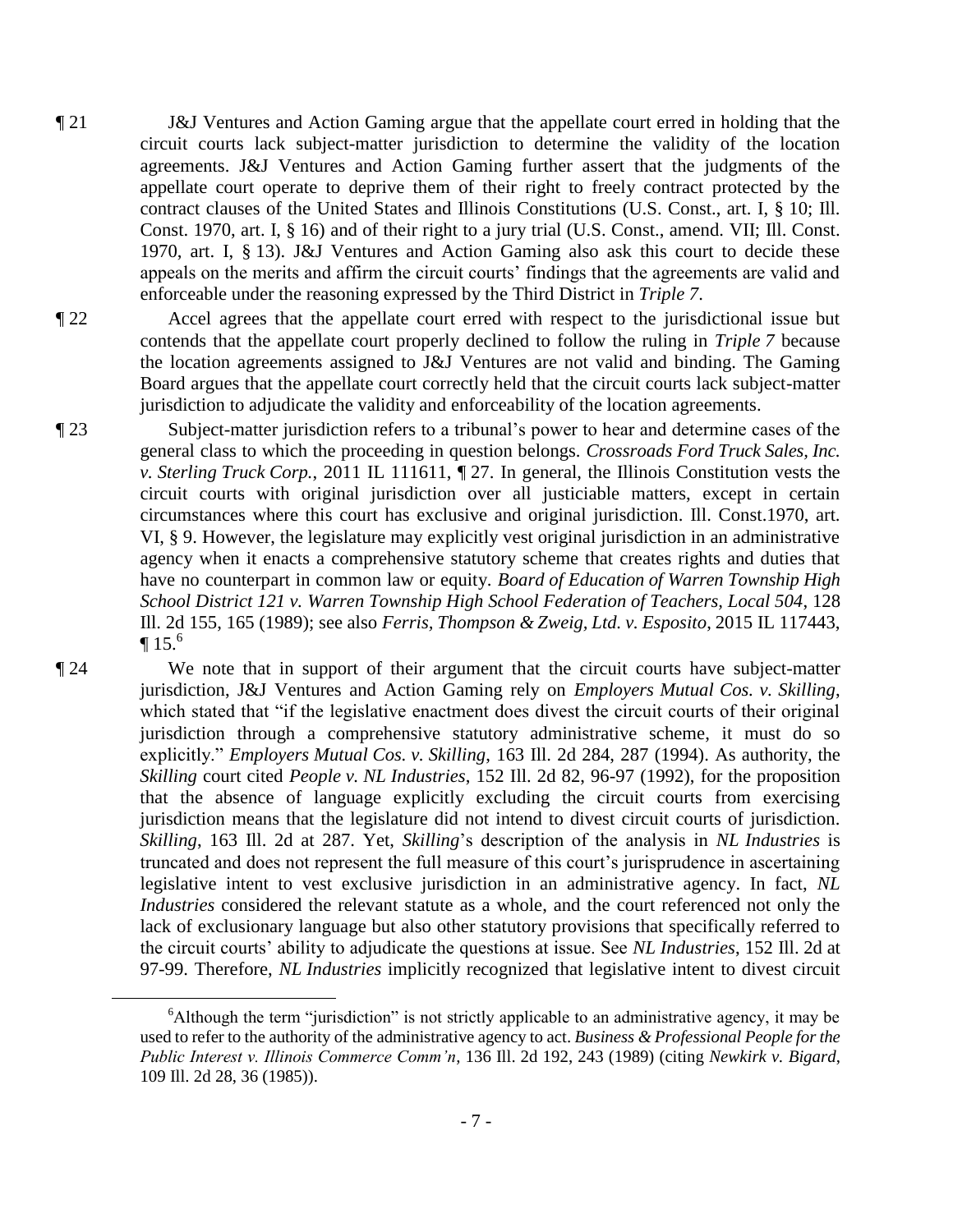courts of jurisdiction may be discerned by considering the statute as a whole. Several of our other cases have employed similar analysis (see *Ferris, Thompson & Zweig, Ltd.*, 2015 IL 117443, ¶¶ 17, 19, 24; *Crossroads Ford Truck Sales, Inc.*, 2011 IL 111611, ¶¶ 37, 45, 54), and we do so here.

¶ 25 We look to the statutory framework of the Act to determine whether the legislature intended to vest the Gaming Board with exclusive jurisdiction to determine the validity of agreements that affect the placement and operation of video gaming terminals. See *Crossroads Ford Truck Sales, Inc.*, 2011 IL 111611, ¶ 28. This determination is a matter of statutory interpretation. *Ferris, Thompson & Zweig, Ltd.*, 2015 IL 117443, ¶ 17. When interpreting a statute, the court's primary objective is to ascertain and give effect to the intent of the legislature. *Chicago Teachers Union, Local No. 1 v. Board of Education of the City of Chicago*, 2012 IL 112566, ¶ 15; *Williams v. Staples*, 208 Ill. 2d 480, 487 (2004). The most reliable indicator of legislative intent is the language of the statute itself, which must be given its plain and ordinary meaning. *Chicago Teachers Union, Local No. 1*, 2012 IL 112566, ¶ 15; *Williams*, 208 Ill. 2d at 487. All provisions of a statute must be viewed as a whole, with the relevant statutory provisions construed together and not in isolation. *Chicago Teachers Union, Local No. 1*, 2012 IL 112566, ¶ 15; *Williams*, 208 Ill. 2d at 487. In addition, the court may consider the reason for the law, the problems sought to be remedied, the purposes to be achieved, and the consequences of construing the statute in one way or another. *Chicago Teachers Union, Local No. 1*, 2012 IL 112566, ¶ 15; *Williams*, 208 Ill. 2d at 487. Questions relating to the circuit court's jurisdiction and the interpretation of a statute both present issues of law, which we review *de novo. Chicago Teachers Union, Local No. 1*, 2012 IL 112566, ¶ 15; *Crossroads Ford Truck Sales, Inc.*, 2011 IL 111611, ¶¶ 26-27.

¶ 26 There is no common-law right in Illinois to engage in or profit from gambling. *Schneider v. Turner*, 130 Ill. 28, 39 (1889) (recognizing that "[n]othing is more clearly and firmly established by the common law, than that all gambling contracts are void"); *Mallett v. Butcher*, 41 Ill. 382, 384 (1866) (holding that all contracts having their origin in gaming are void, not voidable); see also *Tomm's Redemption, Inc. v. Park*, 333 Ill. App. 3d 1003, 1009 (2002); *Hall v. Montaleone*, 38 Ill. App. 3d 591, 592 (1976); *Brelsford v. Stoll*, 304 Ill. App. 222, 226 (1940). The Act, which legalized the use of video gaming terminals under certain limited circumstances, is an exception to the general prohibition against gambling. 230 ILCS 40/1 *et seq.* (West 2014). Consequently, gambling on video gaming terminals is permitted in Illinois only as authorized by the Act, and gaming contracts that do not conform to the applicable regulatory requirements are void.

¶ 27 The Act explicitly vests the Gaming Board with authority to administer the Act by granting the Board "all powers necessary and proper to fully and effectively execute [its] provisions" and by directing that the Board "shall have jurisdiction over and shall supervise all gaming operations governed by [the] Act." 230 ILCS 40/78(a) (West 2014). The Act expressly obligates the Board to investigate and determine the eligibility of applicants for licenses and to select from among competing applicants those applicants who best serve the interests of the citizens of Illinois. 230 ILCS 40/78(a)(1) (West 2014).

¶ 28 Further, the Act authorizes the Board to adopt regulations under which all video gaming is to be conducted, and those regulations "are to provide for the prevention of practices detrimental to the public interest and for the best interests of video gaming." 230 ILCS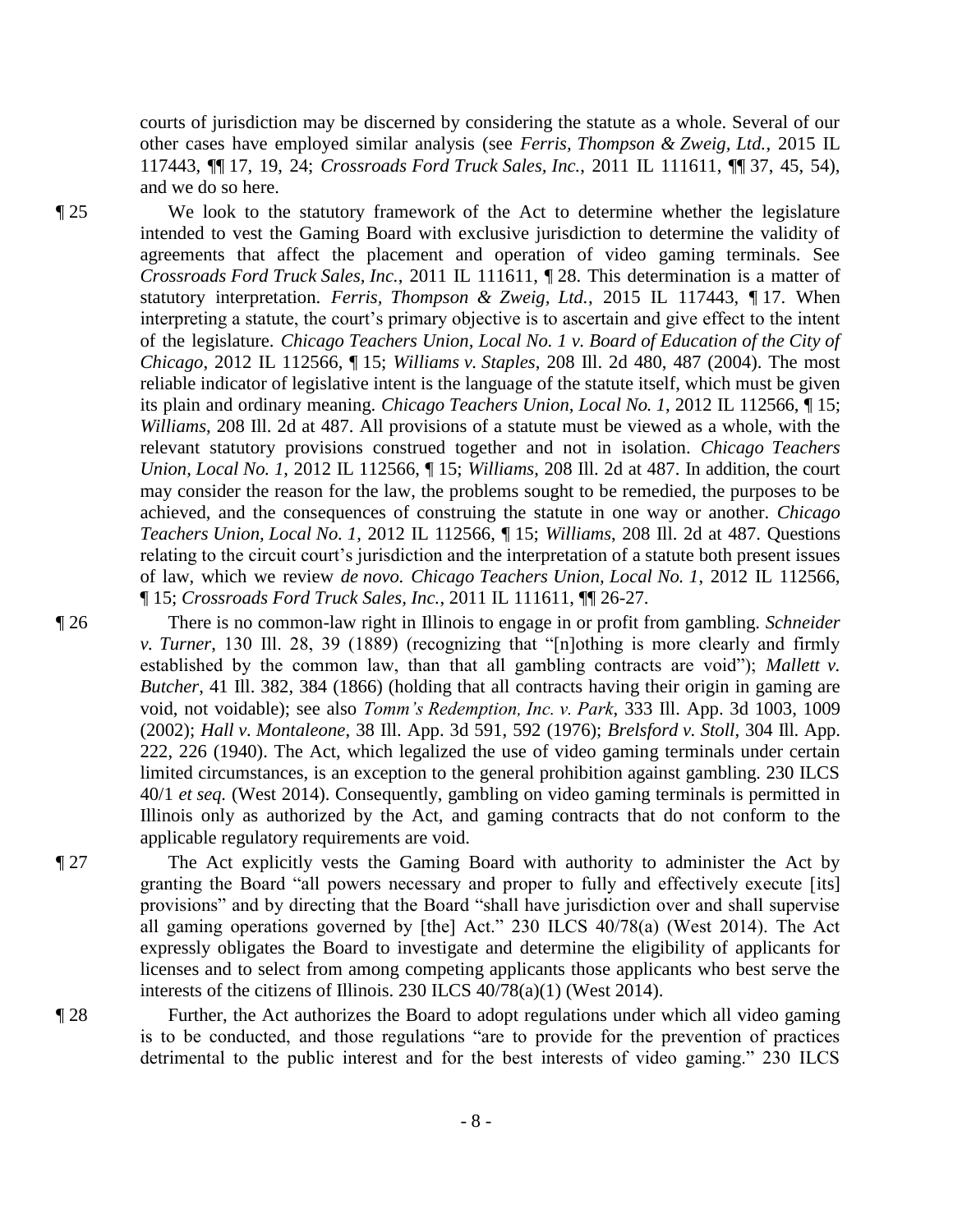40/78(a)(3) (West 2014). Pursuant to its authority under the Act, the Board has adopted regulations establishing certain qualifications and requirements of licensees in order to "preserve the integrity and security of video gaming" in Illinois. 230 ILCS 40/45(e) (West 2014); 11 Ill. Adm. Code 1800.420, amended at 37 Ill. Reg. 7750 (eff. May 23, 2013). The Board also has adopted regulations governing the license-application process and the procedure for requesting a hearing upon denial of a license application. 11 Ill. Adm. Code Subparts E, F.

¶ 29 In addition, the Board has adopted regulations that define the term "[u]se agreement" (11 Ill. Adm. Code 1800.110, amended at 40 Ill. Reg. 8760 (eff. June 14, 2016)) and establish the minimum standards that use agreements must satisfy (11 Ill. Adm. Code 1800.320 (2010)). The term "[u]se agreement" is defined as "[a] contractual agreement between a licensed terminal operator and a licensed video gaming location establishing terms and conditions for placement and operation of video gaming terminals by the licensed terminal operator within the premises of the licensed video gaming location." 11 Ill. Adm. Code 1800.110, amended at 40 Ill. Reg. 8760 (eff. June 14, 2016). The minimum standards for use agreements require that such contracts only be between "a licensed terminal operator and a licensed establishment" and that the use agreement "[c]ontain an affirmative statement that no inducement was offered or accepted regarding the placement or operation of video gaming terminals in a licensed establishment." 11 Ill. Adm. Code 1800.320(a), (b) (2010). Further, a use agreement must "[p]rohibit any assignment other than from a licensed terminal operator to another licensed terminal operator" and "[c]ontain a provision that releases the video gaming location from any continuing contractual obligation to the terminal operator in the event that the terminal operator has its license revoked \*\*\* or surrenders its license." 11 Ill. Adm. Code 1800.320(d), (e) (2010).

¶ 30 The Gaming Board's jurisdiction under the Act also includes the authority conferred by the Riverboat Gambling Act and the regulations promulgated thereunder, provided the terms of the two statutes do not conflict. 230 ILCS 40/80 (West 2012). Under the Riverboat Gambling Act, the Board has the authority to conduct hearings, require the attendance of witnesses, and compel the production of evidence in accordance with the Illinois Administrative Procedure Act (5 ILCS 100/1-1 *et seq.* (West 2014)) when the Board determines that it is necessary for the administration or enforcement of the Act or the Board's regulations. 230 ILCS 10/5(c)(9) (West 2014); 230 ILCS 40/80 (West 2014). The Board may discipline any licensee who fails to comply with the terms of the Act or the Board's regulations (11 Ill. Adm. Code 1800.310(a) (2010)), and the licensee may contest any disciplinary action through the hearing process prescribed by the Board's regulations (11 Ill. Adm. Code 1800.720-790 (2010)). 230 ILCS 10/5(c)(5) (West 2014); 230 ILCS 40/80 (West 2014). The Board's final decision is subject to review under the Administrative Review Law (735 ILCS 5/3-101 *et seq.* (West 2014)). 230 ILCS 10/17.1 (West 2014); 230 ILCS 40/80 (West 2014). Further, the Board may "take any other action as may be reasonable or appropriate to enforce" the Act and the Board's regulations. 230 ILCS  $10/5(c)(21)$ ,  $40/80$ (West 2014).

¶ 31 J&J Ventures, Action Gaming, and Accel argue that, although the General Assembly enacted legislation that created a new form of legalized gambling through the use of video gaming terminals, it did not explicitly divest the circuit courts of jurisdiction to adjudicate the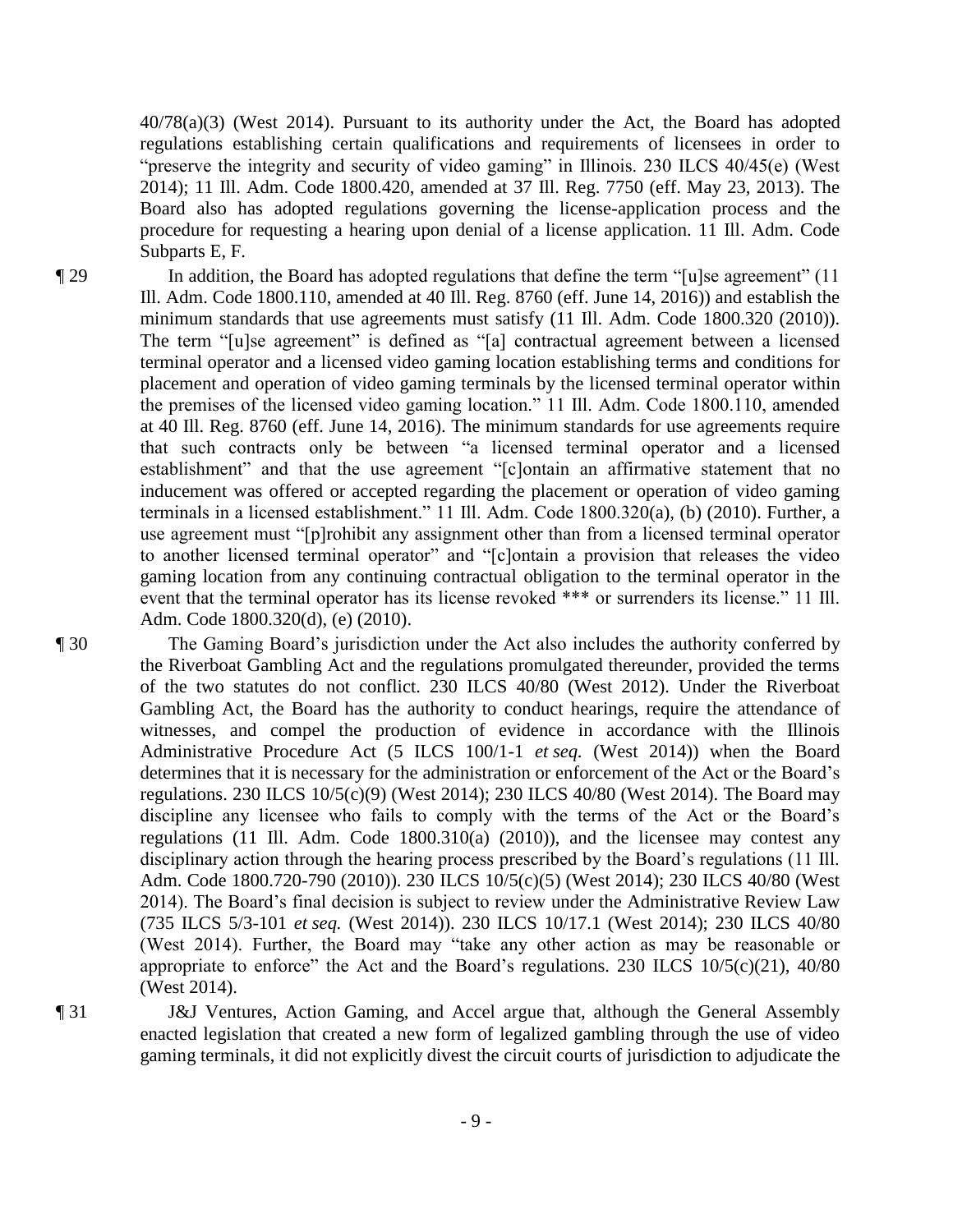validity and enforceability of location agreements that provide for the placement and operation of such terminals. We disagree.

¶ 32 By legalizing the use of video gaming terminals for commercial gambling purposes, the legislature enacted a comprehensive statutory scheme, creating rights and duties that have no counterpart in common law or equity. Considered in its entirety, this statutory scheme demonstrates the legislature's explicit intent that the Gaming Board have exclusive jurisdiction over the video gaming industry and the use agreements that are a necessary prerequisite of engaging in that industry. The Act, therefore, confers authority on the Gaming Board to determine the validity and enforceability of contracts that purport to control the location and operation of video gaming terminals within licensed establishments.

¶ 33 The question remaining is whether the agreements at issue here fall within the purview of the comprehensive statutory scheme granting the Board exclusive jurisdiction over video gaming in Illinois. The underlying declaratory judgment actions are predicated on the contention that J&J Ventures has the exclusive right to place and operate video gaming terminals in the defendants' establishments, based on the exclusive location agreements and subsequent assignments. As the appellate court observed, resolution of those claims requires a determination of whether the contracts assigned to J&J Ventures are valid use agreements, which is a matter that falls within the exclusive province of the Board. 2015 IL App (5th) 140092, ¶ 30.

¶ 34 J&J Ventures and Action Gaming argue that, despite its exclusive jurisdiction and broad authority to supervise all video gaming operations in Illinois, the Board lacks authority to determine the validity of the location agreements because those contracts are not "use agreements" under the Act and the Board's regulations. According to J&J Ventures and Action Gaming, the location agreements are "precursor" contracts, the validity of which falls within the jurisdiction of the circuit courts. The Gaming Board counters that the location agreements must fall within the Board's exclusive jurisdiction because contracts relating to video terminal gaming are legal only if they comply with the Act and the corresponding regulations and because any such contract that does not comply with the Act and regulations is an illegal gambling contract. In addressing these arguments, we consider the nature of the location agreements through the lens of the governing statutory and regulatory framework.

¶ 35 The location agreements provide that the terminal operator and the licensed establishment will obtain the necessary licenses under the Act. In addition, the agreements expressly state that they are "for the purpose of placing and operating video gaming terminals" in the licensed establishments. The agreements require the terminal operator to provide all video gaming terminals in the licensed establishment and obligate the licensed establishment to allow terminals to be placed in a "prominent, gaming oriented spot in the building." The agreements obligate the licensed establishment to work with the terminal operator "to maximize gaming revenues for the benefit of both parties" and provide that the licensed establishment is "responsible for maintaining an adequate video gaming terminal fund, with the amount being determined by the Illinois Gaming Board."

¶ 36 The initial terms of the agreements "commence upon the date the first video gaming terminal described herein first operates in the [l]icensed [e]stablishment." Further, the agreements state that, in accordance with the Act, the after-tax profits of the video gaming operations are to be divided equally between the terminal operator and the licensed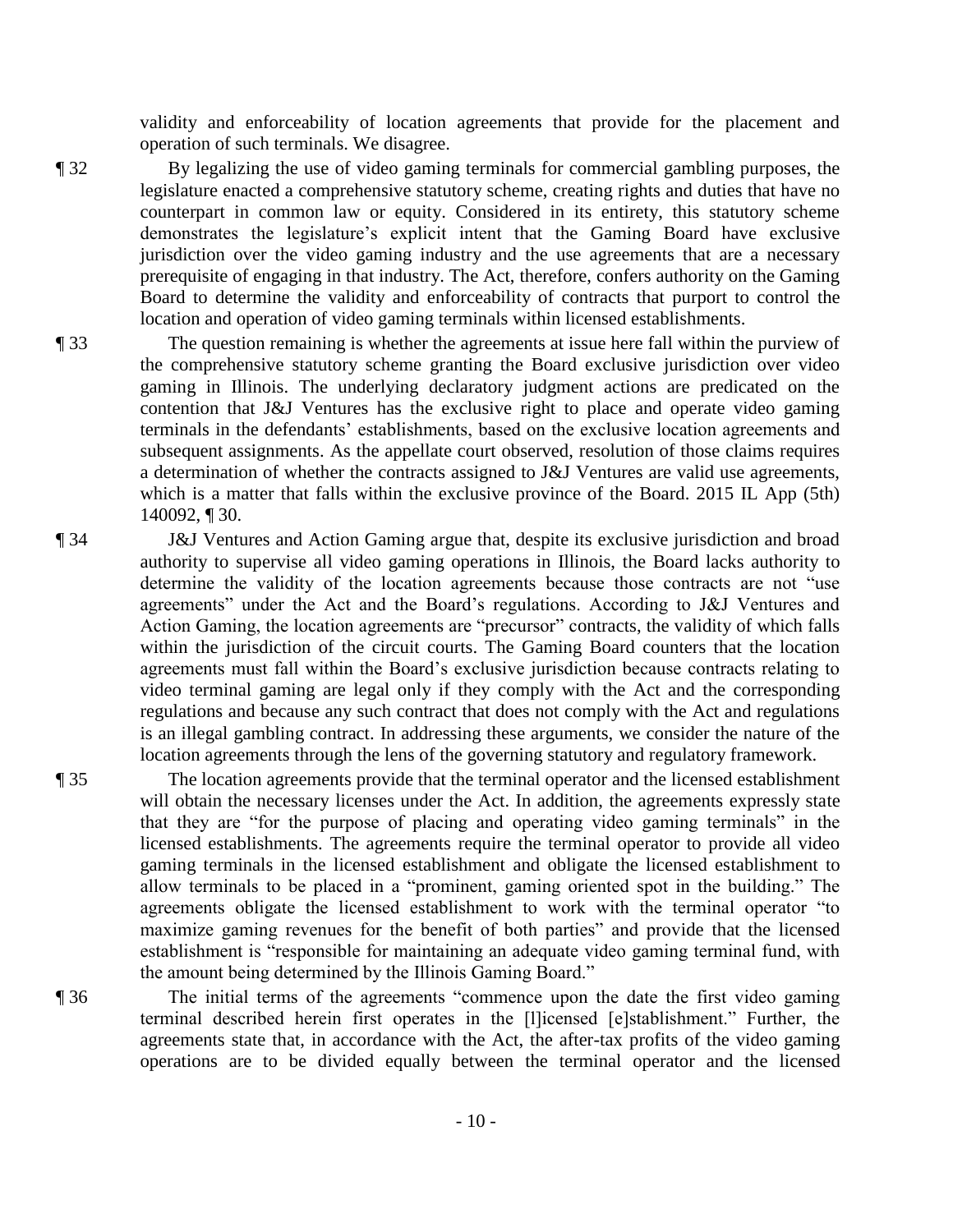establishment. The agreements also expressly acknowledge that nothing of value was offered or received in exchange for the execution of the agreements and that it is a violation of the Act to offer anything as an inducement for the procurement of a location.

¶ 37 The amendments to the location agreements state they were "necessary in order for the Agreement to comply with the [Act] and the rules and regulations promulgated thereunder." In addition, the amendments include a clause entitled "IGB Approval," stating that the location agreements and amendments "are subject to and contingent upon the [Gaming Board's] review of, and to the extent required by the [Board], consent to the use of this [a]mendment." This clause further states that the parties will modify the amendment "to comply with the requirements of the [Gaming Board] or any change in the [Act] or the rules and regulations promulgated thereunder."

¶ 38 We agree with the appellate court's conclusion that the agreements fall within the Board's exclusive jurisdiction because they purport to control the placement and operation of video gaming terminals within licensed establishments. See 2015 IL App (5th) 140092, ¶¶ 32, 62. In addition, we note that the agreements require each party to obtain the requisite license, and the agreements specifically provide that they take effect when the first video gaming terminal first operates in the licensed establishment—a circumstance that cannot occur unless and until the parties are licensed and the Board has approved the agreements. In addition, the agreements and amendments are "subject to and contingent upon" the Gaming Board's review and consent. These express conditions providing for licensure of the parties and Board approval further support the conclusion that the Board has exclusive jurisdiction to decide their validity and enforceability.

¶ 39 J&J Ventures and Action Gaming assert that the agreements are merely "precursor" contracts and, therefore, cannot be considered to be use agreements. We reject this assertion for two reasons. First, there is nothing about these fully negotiated agreements that can be characterized as preliminary in nature. The terms and conditions are definite, setting forth the rights and obligations of the parties. All of those rights and obligations relate to the placement of video gaming terminals and to the division of profits derived from the operation of those terminals. Also, the amended agreements are complete and do not require or contemplate the execution of any subsequent agreements or amendments, except as required to comply with the requirements of the Board or with any changes in the Act or the Board's regulations. Second, as noted above, the amended agreements specifically acknowledge that they are governed by the terms of the Act and the Board's regulations and also are "subject to" the Board's review and consent. These are restrictions that apply to use agreements. Therefore, the claim that the agreements are "precursor" contracts is refuted by the language of the agreements themselves.

¶ 40 Moreover, the argument of J&J Ventures and Action Gaming would lead to an anomalous result where the circuit court could determine that a contract for the placement and operation of video gaming terminals is valid but the court could not enforce the terms of that contract. Also, the Board would be bound by a judicial determination as to the validity and enforceability of such a contract. Such a circumstance directly conflicts with and undermines the exclusive and original jurisdiction of the Board to oversee all video gaming operations and to decide questions relating to the placement of video gaming terminals

- 11 -